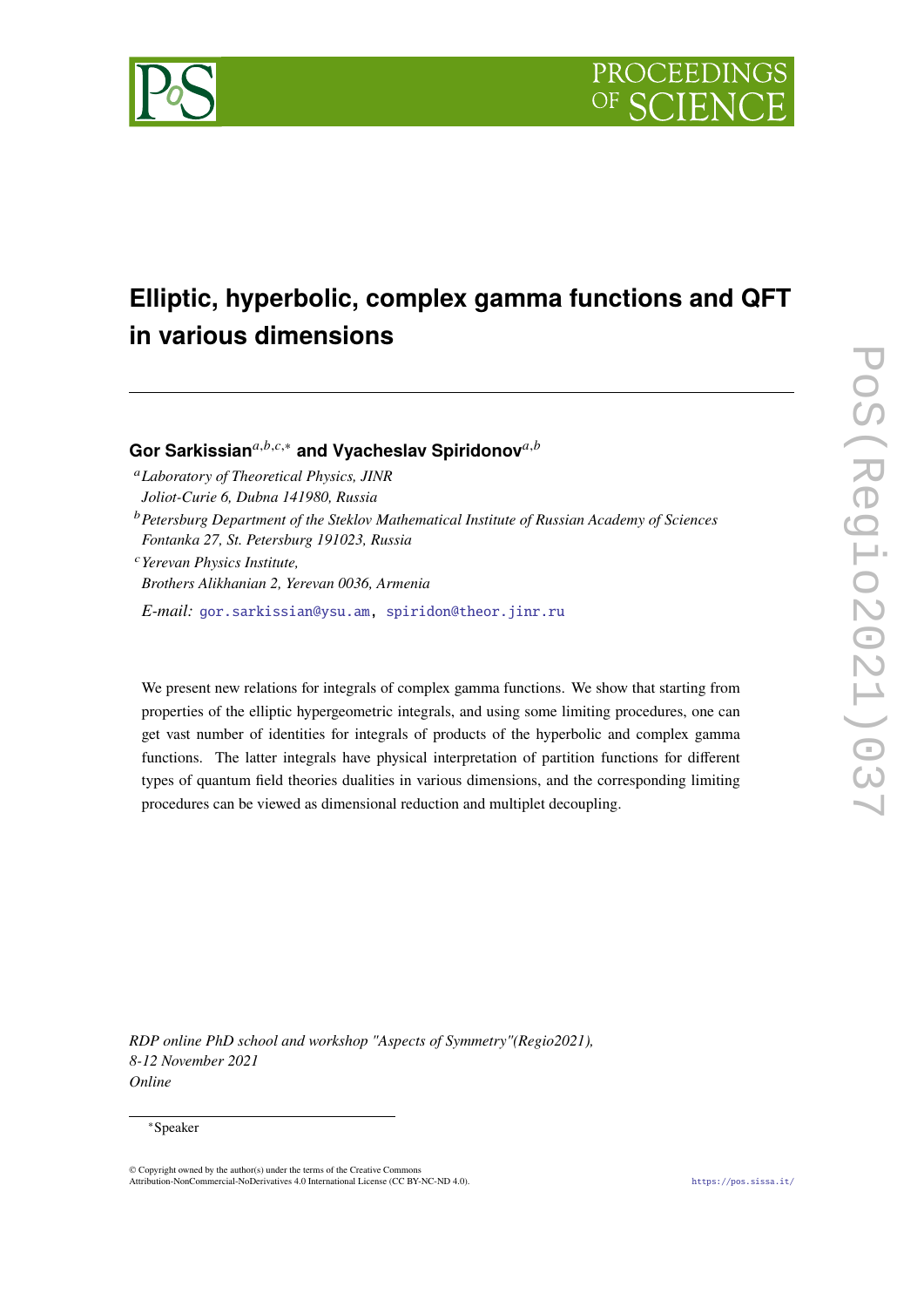## **1. Introduction**

There are many problems where elliptic, hyperbolic and complex gamma functions enter the description of physical quantities. Let us mention some of them. It is shown in [\[7\]](#page-8-0) that the contribution of  $4D<sub>N</sub> = 1$  chiral multiplet to superconformal index is given by the elliptic gamma function, and full superconformal index of  $4D$   $N = 1$  gauge theories is given by the elliptic hypergeometric integrals [\[20\]](#page-9-0). There is a similar story in three dimensions. It is shown in [\[11\]](#page-9-1) that the hyperbolic gamma function, known also as the Faddeev modular dilogarithm [\[8\]](#page-8-1), gives partition function of the 3D  $N = 2$  chiral multiplet, and correspondingly full partition function of 3D  $N = 2$ gauge theories is given by hyperbolic hypergeometric integrals. Another vast topic of application of the hyperbolic gamma functions is the two-dimensional Liouville field theory. The complex gamma functions are building blocks of matrix elements of operators in  $SL(2, \mathbb{C})$  spin chain models [\[3\]](#page-8-2), which are given again by the proper integrals.

Thus we would like to note that there are two parallel pictures of relations between different integrals of products of any of the mentioned gamma functions: physical and mathematical. It was established in nineties that there are many duality relations between different  $4D N = 1$  gauge theories called Seiberg dualities, relating strong and week coupling regimes to each other. Superconformal index [\[7\]](#page-8-0) was designed precisely with purpose to test them, since it is the renormgroup invariant. Thus, we have a correspondence between dualities in four dimensions and integral identities for elliptic gamma functions. Similarly there are many mirror symmetries between  $N = 2$ supersymmetric gauge theories in  $3D$ , and the right quantity to test them is the partition function, since for  $3D N = 2$  gauge theories it is invariant under the renormgroup flow. So, here we have a correspondence between mirror symmetries in  $3D$  and integral identities for hyperbolic gamma functions. And, finally, there are alternative ways to calculate matrix elements for operators in  $SL(2, \mathbb{C})$  spin chain models, which in turn mathematically are expressed as integral identities for complex gamma functions. Thus, the integral identities for all mentioned types of gamma functions encode an important physical information.

Curiously all three pictures are related from the mathematical point of view. First it is established in [\[16\]](#page-9-2) that hyperbolic gamma function can be derived from the elliptic gamma function in the limit when both basic parameters go to 1. Then it was found in  $[1, 17]$  $[1, 17]$  $[1, 17]$ , that complex gamma function can be derived from the hyperbolic one in the limit when sum of the quasiperiods goes to zero. So, we can hope that starting from the identities for the elliptic hypergeometric integrals we can obtain the corresponding integral identities for the hyperbolic and complex gamma functions. The key identities for the elliptic hypergeometric integrals were derived in [\[19–](#page-9-4)[21\]](#page-9-5). The limits to the hyperbolic identities from the elliptic ones were addressed in [\[14,](#page-9-6) [23,](#page-9-7) [24\]](#page-9-8). Here we present the last step, the derivation of the integral identities for the complex gamma functions from the hyperbolic ones [\[17\]](#page-9-3).

The paper is organized as follows. In section 2, we review elliptic hypergeometric functions. In section 3, we derive integral identities for the hyperbolic gamma functions. We also show, how the asymptotics of the hyperbolic gamma function allows one to produce vast number of new identities by taking some parameters to infinity in a certain smart way. Finally in section 4, we present new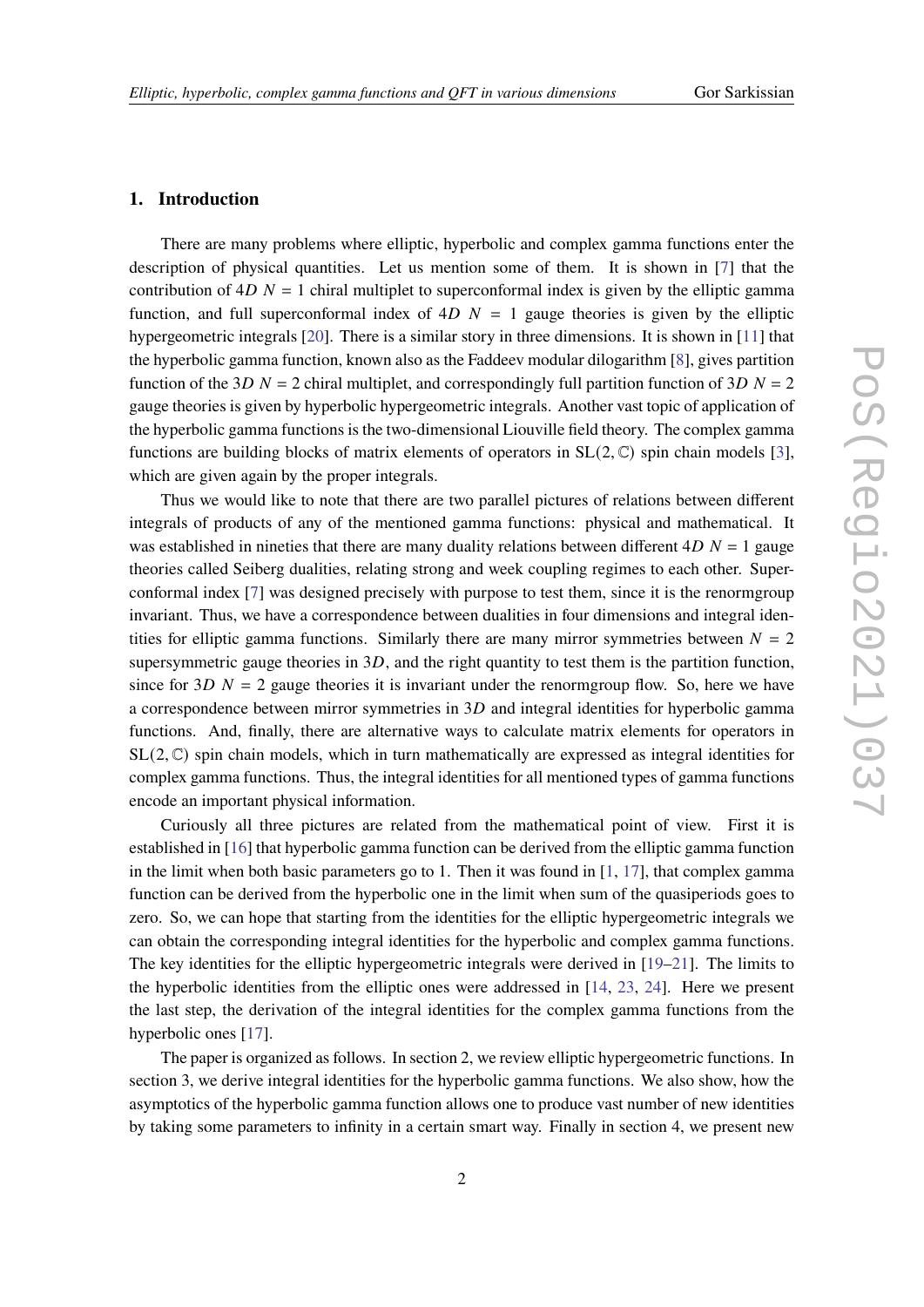integral identities for the complex gamma functions.

### **2. Elliptic gamma function**

The standard elliptic gamma function  $\Gamma(z; p, q)$  can be defined as an infinite product:

$$
\Gamma(z;p,q) = \prod_{j,k=0}^{\infty} \frac{1 - z^{-1} p^{j+1} q^{k+1}}{1 - z p^j q^k}, \quad |p|, |q| < 1, \quad z \in \mathbb{C}^*.
$$
\n<sup>(1)</sup>

It satisfies equations

$$
\Gamma(z;p,q)=\Gamma(z;q,p)\,,\quad \Gamma(qz;p,q)=\theta(z;p)\Gamma(z;q,p\,,)\quad \Gamma(pz;p,q)=\theta(z;q)\Gamma(z;q,p)\eqno(2)
$$

with the short theta function  $\theta(z; q) = (z; q)_{\infty} (qz^{-1}; q)_{\infty}$ , where  $(a; q)_{\infty} = \prod_{j=0}^{\infty} (1 - aq^{j}).$ 

It is shown in [\[19\]](#page-9-4) that when the parameters  $t_a$  satisfy constraints  $|t_a| < 1$  and the balancing condition  $\prod_{a=1}^{6} t_a = pq$ , then the following integral indentity holds:

<span id="page-2-0"></span>
$$
\frac{(p;p)_{\infty}(q;q)_{\infty}}{4\pi i} \int_{\mathbb{T}} \frac{\prod_{a=1}^{6} \Gamma(t_{a}z;p,q) \Gamma(t_{a}z^{-1};p,q)}{\Gamma(z^{2};p,q) \Gamma(z^{-2};p,q)} \frac{dz}{z} = \prod_{1 \le a < b \le 6} \Gamma(t_{a}t_{b};p,q). \tag{3}
$$

where  $T$  is the unit circle of positive orientation.

Consider the V-function, an elliptic analogue of the Euler–Gauss hypergeometric function [\[20\]](#page-9-0),

$$
V(t_1, ..., t_8; p, q) = \frac{(p; p)_{\infty}(q; q)_{\infty}}{4\pi i} \int_{\mathbb{T}} \frac{\prod_{a=1}^{8} \Gamma(t_a z; p, q) \Gamma(t_a z^{-1}; p, q)}{\Gamma(z^2; p, q) \Gamma(z^{-2}; p, q)} \frac{dz}{z}, \tag{4}
$$

where the parameters satisfy constraints  $|t_a| < 1$  and the balancing condition holds  $\prod_{n=1}^8$  $\widehat{a=1}$  $t_a = p^2 q^2$ . This function has the  $W(E_7)$  Weyl group symmetry transformations, whose key generating relations have been established in [\[21\]](#page-9-5):

<span id="page-2-1"></span>
$$
V(t_1, ..., t_8; p, q) = \prod_{1 \le j < k \le 4} \Gamma(t_j t_k; p, q) \prod_{5 \le j < k \le 8} \Gamma(t_j t_k; p, q) V(s_1, ..., s_8; p, q), \tag{5}
$$

$$
s_j = \rho^{-1} t_j
$$
,  $j = 1, 2, 3, 4$  and  $s_j = \rho t_j$ ,  $j = 5, 6, 7, 8$ ,  $\rho = \sqrt{\frac{t_1 t_2 t_3 t_4}{pq}}$ , (6)

and

<span id="page-2-2"></span>
$$
V(t_1,\ldots,t_8;p,q)=\prod_{1\leq j (7)
$$

As shown in  $[22]$ , the V-function satisfies also the following finite difference equation called the elliptic hypergeometric equation

<span id="page-2-3"></span>
$$
\mathcal{L}(\underline{t})(U(qt_6, q^{-1}t_7) - U(\underline{t})) + (t_6 \leftrightarrow t_7) + U(\underline{t}) = 0,
$$
\n(8)

where

$$
U(\underline{t}) = \frac{V(t_1, \dots, t_8; p, q)}{\Gamma(t_6 t_8; p, q) \Gamma(t_6 t_8^{-1}; p, q) \Gamma(t_7 t_8; p, q) \Gamma(t_7 t_8^{-1}; p, q)},
$$
\n(9)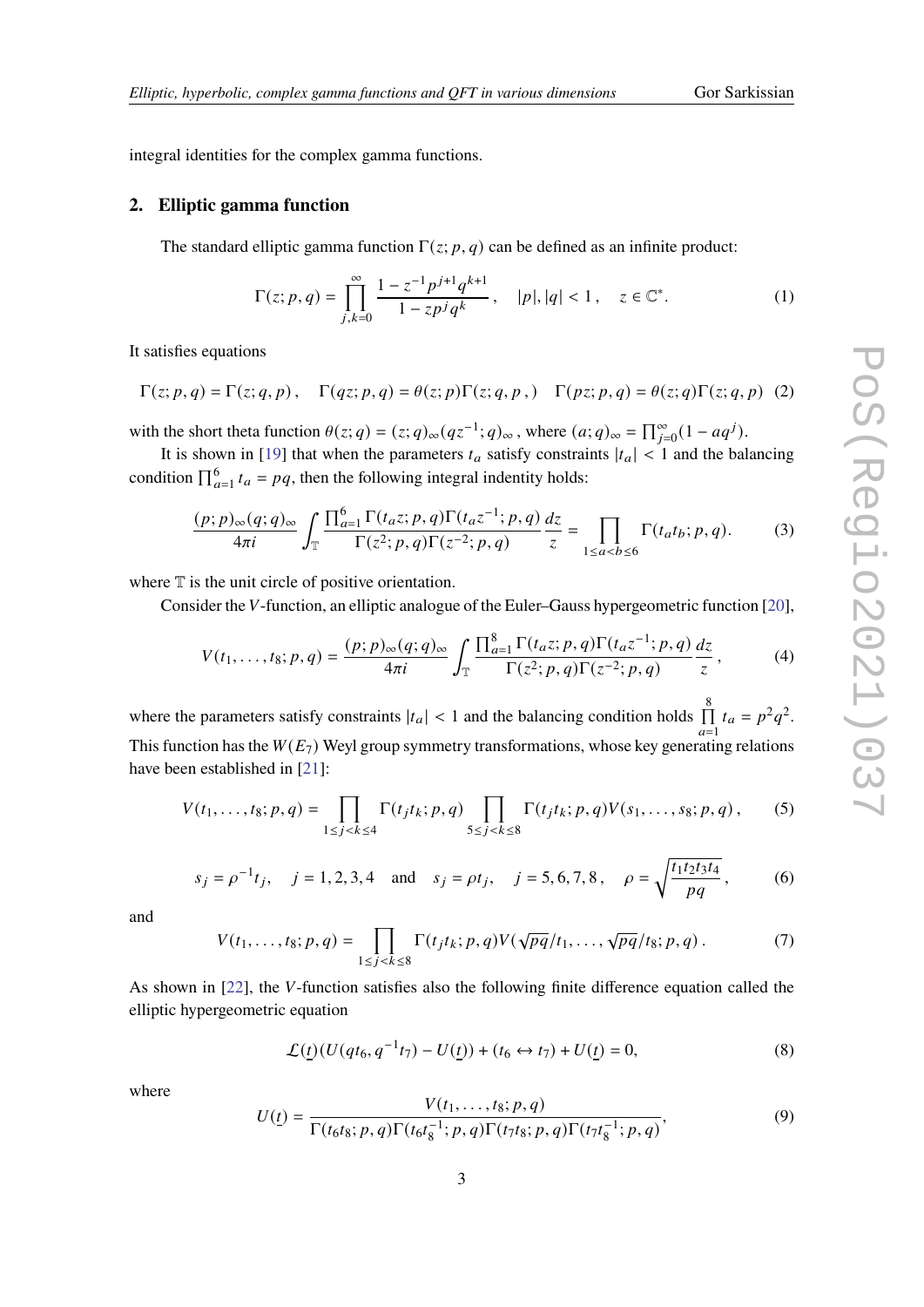the first U-function contains parameters  $qt_6$ ,  $q^{-1}t_7$  instead of  $t_6$ ,  $t_7$ , and

$$
\mathcal{L}(\underline{t}) = \frac{\theta\left(\frac{t_6}{qt_8};p\right)\theta\left(t_6t_8;p\right)\theta\left(\frac{t_8}{t_6};p\right)}{\theta\left(\frac{t_6}{t_7};p\right)\theta\left(\frac{t_7}{qt_6};p\right)\theta\left(\frac{t_7t_6}{q};p\right)} \prod_{k=1}^5 \frac{\theta\left(\frac{t_7t_k}{q};p\right)}{\theta(t_8t_k;p)}.
$$
\n(10)

There is a beautiful four-dimensional duality interpretation [\[7\]](#page-8-0) of the univariate elliptic beta integral evaluation formula [\(3\)](#page-2-0). The left-hand side expression in [\(3\)](#page-2-0) describes the superconformal index of the 4D supersymmetric quantum chromodynamics with  $SU(2)$  gauge group and  $SU(6)$  flavor group. In the deep infrared region the theory is strongly coupled, all colored particles confine, and on the right-hand side of [\(3\)](#page-2-0) one has the superconformal index of the Wess-Zumino type model for mesonic fields lying in the 15-dimensional totally antisymmetric tensor representation of  $SU(6)$ . The symmetry relations [\(5\)](#page-2-1) and [\(7\)](#page-2-2) have similar duality interpretations as well.

#### **3. Hyperbolic gamma function**

The function  $\Gamma(z; p, q)$  has the following limiting behaviour [\[16\]](#page-9-2):

<span id="page-3-0"></span>
$$
\lim_{\nu \to 0} \Gamma(e^{-2\pi\nu y}; e^{-2\pi\nu \omega_1}, e^{-2\pi\nu \omega_2}) = e^{-\frac{\pi(2y - \omega_1 - \omega_2)}{12\nu \omega_1 \omega_2}} \gamma^{(2)}(y; \omega_1, \omega_2), \tag{11}
$$

where  $\gamma^{(2)}(y; \omega_1, \omega_2)$  is the hyperbolic gamma function.

The function  $\gamma^{(2)}(y; \omega_1, \omega_2)$  has the integral representation

$$
\gamma^{(2)}(y;\omega_1,\omega_2) = \exp\left(-\int_0^\infty \left(\frac{\sinh(2y-\omega_1-\omega_2)x}{2\sinh(\omega_1x)\sinh(\omega_2x)} - \frac{2y-\omega_1-\omega_2}{2\omega_1\omega_2x}\right)\right)\frac{dx}{x},\qquad(12)
$$

and obeys the equations:

$$
\frac{\gamma^{(2)}(y+\omega_1;\omega_1,\omega_2)}{\gamma^{(2)}(y;\omega_1,\omega_2)} = 2\sin\frac{\pi y}{\omega_2}, \quad \frac{\gamma^{(2)}(y+\omega_2;\omega_1,\omega_2)}{\gamma^{(2)}(y;\omega_1,\omega_2)} = 2\sin\frac{\pi y}{\omega_1}.
$$
 (13)

The function  $\gamma^{(2)}(y;\omega_1,\omega_2)$  has the following asymptotics :

<span id="page-3-1"></span>
$$
\lim_{y \to \infty} e^{\frac{i\pi}{2}B_{2,2}(y;\omega_1,\omega_2)} \gamma^{(2)}(y;\omega_1,\omega_2) = 1, \text{ arg } \omega_1 < \text{ arg } y < \text{ arg } \omega_2 + \pi,
$$
\n(14)  
\n
$$
\lim_{y \to \infty} e^{-\frac{i\pi}{2}B_{2,2}(y;\omega_1,\omega_2)} \gamma^{(2)}(y;\omega_1,\omega_2) = 1, \text{ arg } \omega_1 - \pi < \text{ arg } y < \text{ arg } \omega_2,
$$

where  $B_{2,2}(y; \omega_1, \omega_2)$  is the second order Bernoulli polynomial:

$$
B_{2,2}(y; \omega_1, \omega_2) = \frac{y^2}{\omega_1 \omega_2} - \frac{y}{\omega_1} - \frac{y}{\omega_2} + \frac{1}{6} \left( \frac{\omega_1}{\omega_2} + \frac{\omega_2}{\omega_1} \right) + \frac{1}{2}.
$$
 (15)

Using [\(11\)](#page-3-0), one can show [\[14\]](#page-9-6) that in the limit  $p, q \rightarrow 1$  relation [\(3\)](#page-2-0) reduces to the following hyperbolic beta integral evaluation formula [\[14,](#page-9-6) [23\]](#page-9-7):

<span id="page-3-2"></span>
$$
\frac{1}{2} \int_{-i\infty}^{i\infty} \frac{\prod_{k=1}^{6} \gamma^{(2)}(\mu_k + z) \gamma^{(2)}(\mu_k - z)}{\gamma^{(2)}(2z) \gamma^{(2)}(-2z)} \frac{dz}{i\sqrt{\omega_1 \omega_2}} = \prod_{1 \le a < b \le 6} \gamma^{(2)}(\mu_a + \mu_b),\tag{16}
$$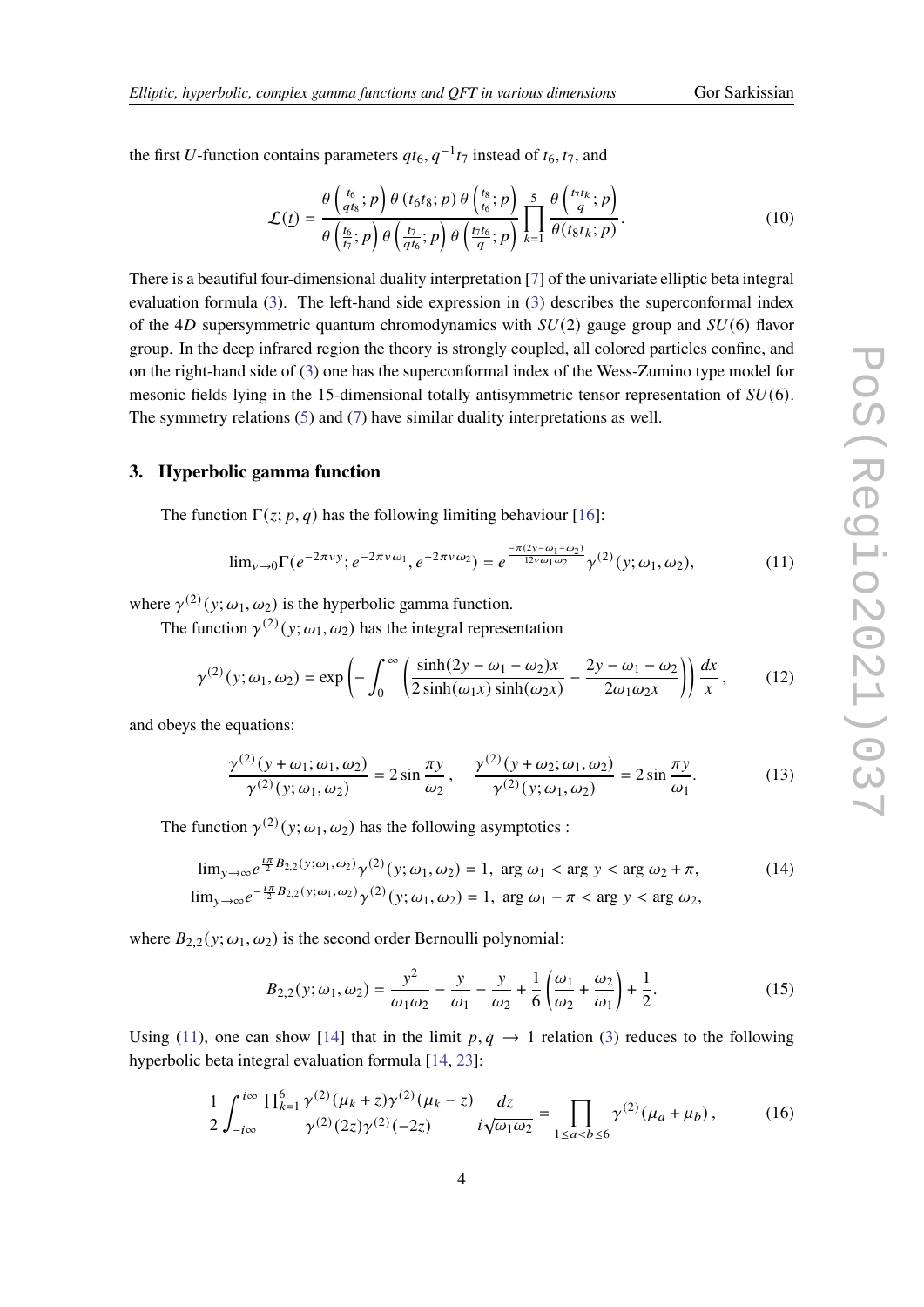with the balancing condition

<span id="page-4-5"></span>
$$
\sum_{k=1}^{6} \mu_k = \omega_1 + \omega_2 = Q.
$$
 (17)

Consider the function  $I_h(\mu_i)$  defined by the integral

$$
I_h(\mu_i) = \int_{-i\infty}^{i\infty} \frac{\prod_{i=1}^8 \gamma^{(2)}(\mu_i \pm z)}{\gamma^{(2)}(\pm 2z)} \frac{dz}{i\sqrt{\omega_1 \omega_2}}
$$
(18)

with  $\sum_{i=1}^{8} \mu_i = 2Q$ . Again using [\(11\)](#page-3-0), one can show that in the limit  $p, q \to 1$  the relations [\(5\)](#page-2-1) and [\(7\)](#page-2-2) reduce to the following transformation properties of the function  $I_h(\mu_i)$  [\[24\]](#page-9-8):

<span id="page-4-0"></span>
$$
I_h(\mu_i) = \prod_{1 \le i < j \le 4} \gamma^{(2)}(\mu_i + \mu_j) \prod_{5 \le i < j \le 8} \gamma^{(2)}(\mu_i + \mu_j) I_h(\nu_i),\tag{19}
$$

where  $v_i = \mu_i + \xi$ ,  $i = 1, 2, 3, 4$ ,  $v_i = \mu_i - \xi$ ,  $i = 5, 6, 7, 8$ , and  $\xi = \frac{1}{2}$  $\frac{1}{2}(Q - \sum_{i=1}^{4} \mu_i)$ , and

<span id="page-4-1"></span>
$$
I_h(\mu_i) = \prod_{1 \le i < j \le 8} \gamma^{(2)} (\mu_i + \mu_j) I_h\left(\frac{Q}{2} - \mu_i\right). \tag{20}
$$

The asymptotics [\(14\)](#page-3-1) implies that much more identities, containing smaller number of the hyperbolic gamma functions  $\gamma^{(2)}(x)$ , can be derived, by taking several parameters in relations [\(16\)](#page-3-2), [\(19\)](#page-4-0), [\(20\)](#page-4-1) to infinity in a certain way. Applying for example the limit

$$
\mu_k = f_k + i\xi
$$
,  $k = 1, 2, 3$  and  $\mu_k = g_k - i\xi$ ,  $k = 4, 5, 6$ ,  $z \to z - i\xi$ ,  $\xi \to -\infty$  (21)

to the hyperbolic beta integral evaluation formula [\(16\)](#page-3-2), we derive the following star-triangle formula

<span id="page-4-2"></span>
$$
\int_{-i\infty}^{i\infty} \frac{dx}{i\sqrt{\omega_1\omega_2}} \prod_{i=1}^3 \gamma^{(2)}(x+f_i)\gamma^{(2)}(-x+g_i) = \prod_{i,j=1}^3 \gamma^{(2)}(f_i+g_j),\tag{22}
$$

with the balancing constraint  $\sum_{i=1}^{3} (f_i + g_i) = Q$ . In many applications to quantum field theory one has  $\omega_1 = b$  and  $\omega_1 = b^{-1}$ . In this case the special notation for the hyperbolic gamma function is used:

$$
\gamma^{(2)}(x, b, b^{-1}) \equiv S_b(x) \,. \tag{23}
$$

In this notation the star-triangle identity [\(22\)](#page-4-2) takes the form:

<span id="page-4-3"></span>
$$
\int_{-i\infty}^{i\infty} \frac{dx}{i} \prod_{i=1}^{3} S_b(x + f_i) S_b(-x + g_i) = \prod_{i,j=1}^{3} S_b(f_i + g_j).
$$
 (24)

Fixing  $g_3 = Q - f_1 - f_2 - f_3 - g_1 - g_2$  in [\(24\)](#page-4-3), and applying the limit  $f_3 \rightarrow i\infty$  we obtain:

<span id="page-4-4"></span>
$$
\int_{-i\infty}^{i\infty} e^{i\pi \left[ (y(f_1+f_2+g_1+g_2)+f_1f_2-g_1g_2\right]} S_b(y+f_1)S_b(y+f_2)S_b(-y+g_1)S_b(-y+g_2)\frac{dy}{i}
$$
  
=  $S_b(Q-f_1-f_2-g_1-g_2)S_b(f_1+g_1)S_b(f_1+g_2)S_b(f_2+g_1)S_b(f_2+g_2).$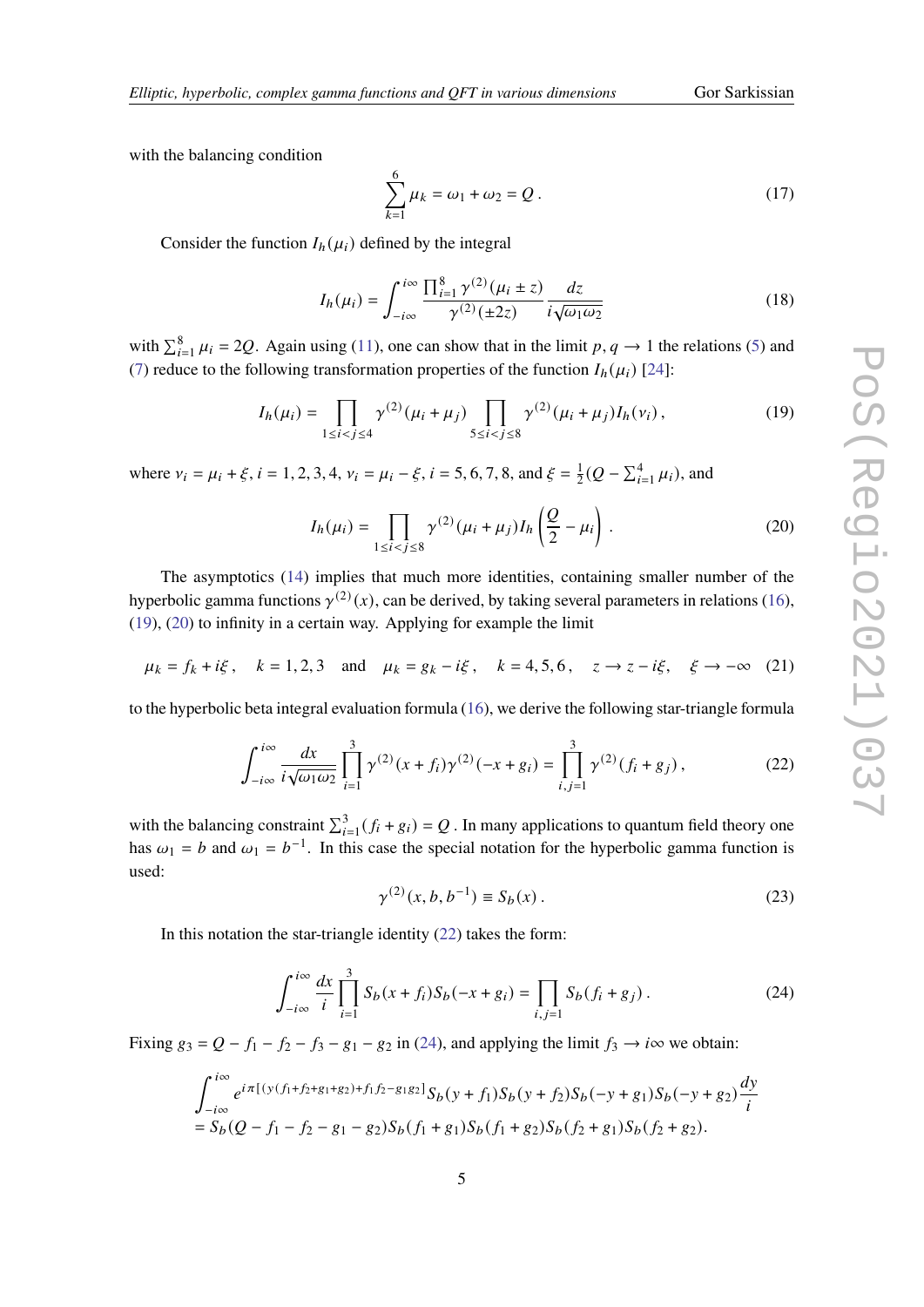Next, performing the degeneration  $f_2 \to -i\infty$ ,  $g_2 \to i\infty$ ,  $f_2 + g_2 = \alpha$ , we derive the pentagon identity [\[9\]](#page-8-4):

$$
\int_{-i\infty}^{i\infty} e^{i\pi y (2\alpha + g - Q)} S_b(y) S_b(-y + g) \frac{dy}{i} = e^{i\pi (g(\alpha - Q/2) + g^2/2)} S_b(Q - \alpha - g) S_b(\alpha) S_b(g). \tag{25}
$$

Relation [\(25\)](#page-4-4) encodes an example of 3D duality [\[6\]](#page-8-5), namely mirror symmetry between  $N = 2$ SQED with two chiral multiplets and XYZ model on a squashed sphere. Other integral identities have  $3D$  mirror symmetry interpretation as well. We would like also to note that the degeneration procedure of taking some parameters to infinity in the physical language corresponds to taking masses of some multipltets to infinity, thus decoupling them.

Similarly one can apply various sequences of the limiting procedures to the symmetry relations [\(19\)](#page-4-0) and [\(20\)](#page-4-1) producing many new integral identities. Now we demonstrate one of the most useful applications of this technique. Define the function [\[15\]](#page-9-10)

$$
J_h(g_a, f_a) = \int_{-i\infty}^{i\infty} \prod_{a=1}^4 \gamma^{(2)}(z + f_a, ; \omega_1, \omega_2) \gamma^{(2)}(-z + g_a, ; \omega_1, \omega_2) \frac{dz}{i\sqrt{\omega_1 \omega_2}}.
$$
 (26)

This function appears as the most important part in construction of the fusion matrix in twodimensional Liouville field theory [\[13\]](#page-9-11), as well as in building of eigenfunctions of the two-particle Ruijsenaars-Schneider model [\[15\]](#page-9-10). So studying of the properties and symmetries of this function is an important task. Now we will show how the proper degeneration of the symmetry relations [\(19\)](#page-4-0) and [\(20\)](#page-4-1) leads to the symmetries of  $J_h(g_a, f_a)$  function. Applying the limiting procedure

$$
\mu_k = f_k + i\xi
$$
,  $k = 1, 2, 3, 4$  and  $\mu_k = g_k - i\xi$ ,  $k = 5, 6, 7, 8$  (27)

to [\(20\)](#page-4-1) and also shifting  $z \rightarrow z - i\xi$  on both sides and taking the limit  $\xi \rightarrow -\infty$  we obtain [\[17\]](#page-9-3)

<span id="page-5-0"></span>
$$
\int_{-i\infty}^{i\infty} \prod_{j=1}^{4} \gamma^{(2)}(f_j + z; \omega) \gamma^{(2)}(g_j - z; \omega) dz = \prod_{j,k=1}^{4} \gamma^{(2)}(g_j + f_k; \omega)
$$
  
 
$$
\times \int_{-i\infty}^{i\infty} \prod_{j=1}^{4} \gamma^{(2)}(\frac{1}{2}Q - f_j + z; \omega) \gamma^{(2)}(\frac{1}{2}Q - g_j - z; \omega) dz.
$$
 (28)

Applying another limiting procedure

$$
\mu_1 = f_1 + i\xi \qquad \mu_5 = f_3 + i\xi \qquad \mu_3 = g_1 - i\xi \qquad \mu_7 = g_3 - i\xi
$$
  
\n
$$
\mu_2 = f_2 + i\xi \qquad \mu_6 = f_4 + i\xi \qquad \mu_4 = g_2 - i\xi \qquad \mu_8 = g_4 - i\xi
$$
 (29)

to [\(19\)](#page-4-0) and also shifting  $z \rightarrow z - i\xi$  on both sides and taking the limit  $\xi \rightarrow -\infty$  we obtain [\[24\]](#page-9-8):

<span id="page-5-1"></span>
$$
J_h(\underline{g}, \underline{f}) = \prod_{j,k=1}^{2} \gamma^{(2)}(g_j + f_k; \omega_1, \omega_2) \prod_{j,k=3}^{4} \gamma^{(2)}(g_j + f_k; \omega_1, \omega_2)
$$
(30)  
×  $J_h(g_1 + \eta, g_2 + \eta, g_3 - \eta, g_4 - \eta, f_1 + \eta, f_2 + \eta, f_3 - \eta, f_4 - \eta)$ ,

where  $\eta = \frac{1}{2}$  $\frac{1}{2}(\omega_1 + \omega_2 - g_1 - g_2 - f_1 - f_2).$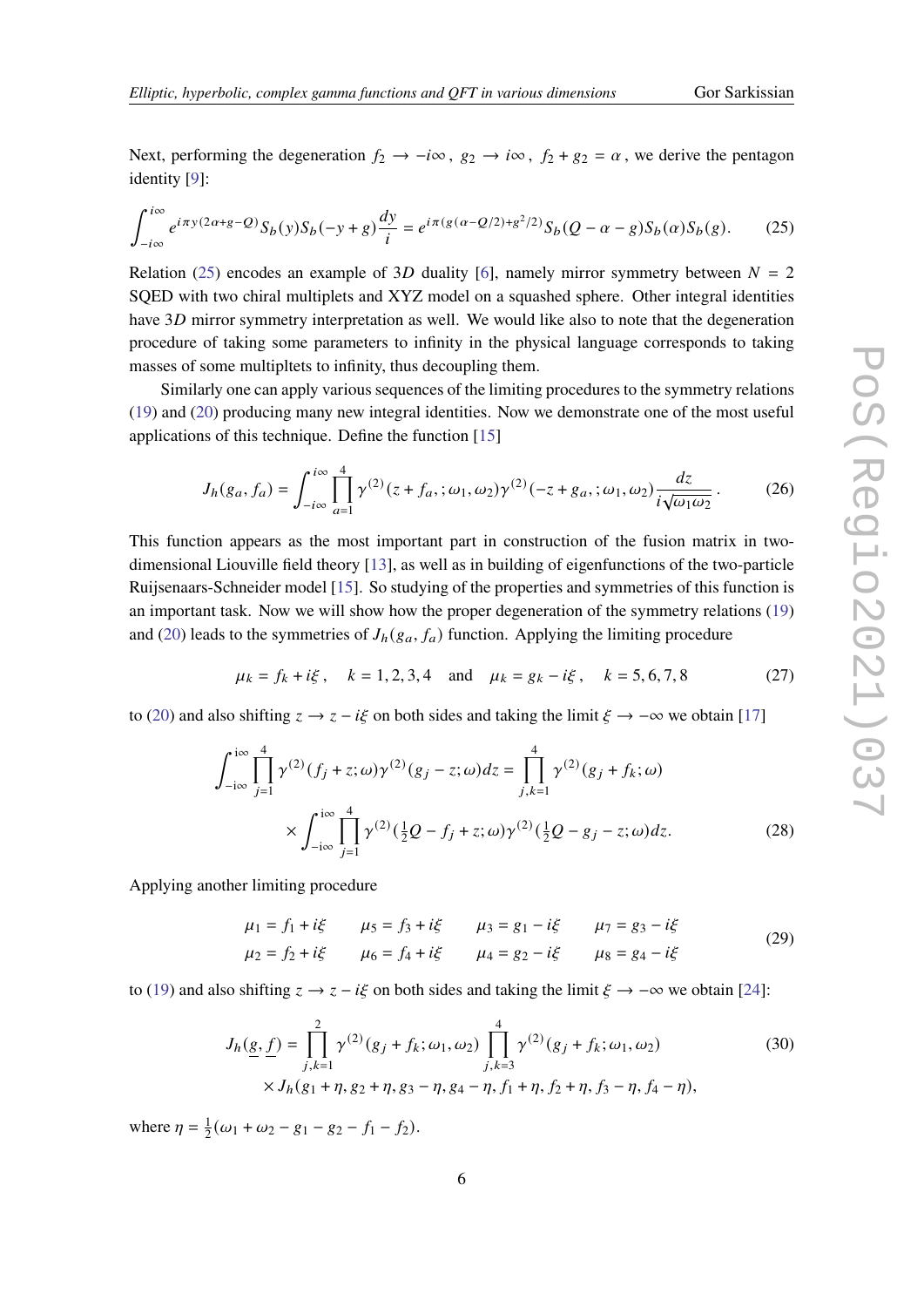## **4. Complex hypergeometric functions as limits from the hyperbolic integrals**

Define the complex gamma function [\[10\]](#page-8-6):

$$
\Gamma(x,n) = \frac{\Gamma(\frac{n+ix}{2})}{\Gamma(1 + \frac{n-ix}{2})}, \quad n \in \mathbb{Z}, \quad x \in \mathbb{C}.
$$
 (31)

Now set

$$
b = \sqrt{\frac{\omega_1}{\omega_2}} = i + \delta, \quad \delta \to 0^+.
$$
 (32)

Then  $\omega_1 + \omega_2 = 2\delta \sqrt{\omega_1 \omega_2} + O(\delta^2) \rightarrow 0$  and

$$
\sqrt{\frac{\omega_2}{\omega_1}} = -\mathbf{i} + \delta + O(\delta^2), \quad \frac{\omega_1}{\omega_2} = -1 + 2\mathbf{i}\delta + \delta^2, \quad \frac{\omega_2}{\omega_1} = -1 - 2\mathbf{i}\delta + O(\delta^2). \tag{33}
$$

One can show that in this limit uniformly on the compacta [\[17\]](#page-9-3):

<span id="page-6-1"></span>
$$
\gamma^{(2)}(i\sqrt{\omega_1\omega_2}(n+x\delta);\omega_1,\omega_2) \to (4\pi\delta)^{ix-1}e^{\frac{\pi i}{2}n^2}\Gamma(x,n). \tag{34}
$$

Consider

$$
\int_{-i\infty}^{i\infty} \Delta(z) \frac{dz}{i\sqrt{\omega_1 \omega_2}} = \int_{-i\infty}^{i\infty} \Delta(\sqrt{\omega_1 \omega_2} x) \frac{dx}{i}, \quad x = \frac{z}{\sqrt{\omega_1 \omega_2}},
$$
(35)

where  $\Delta(z) \propto$  a product of  $\gamma^{(2)}(u; \omega_1, \omega_2)$ .

Rewrite

$$
\int_{-i\infty}^{i\infty} \Delta(\sqrt{\omega_1 \omega_2} x) \frac{dx}{i} = \sum_{N \in \mathbb{Z}} \int_{i(N-1/2)}^{i(N+1/2)} \Delta(\sqrt{\omega_1 \omega_2} x) \frac{dx}{i}
$$
(36)

<span id="page-6-0"></span>
$$
=\sum_{N\in\mathbb{Z}}\int_{N-1/2}^{N+1/2}\Delta(i\sqrt{\omega_1\omega_2}x)dx=\sum_{N\in\mathbb{Z}}\int_{-1/2}^{1/2}\Delta(i\sqrt{\omega_1\omega_2}(N+x))dx.\tag{37}
$$

Parameterise  $x = y\delta$ ,  $\delta > 0$ , and take the limit  $\delta \rightarrow 0^+$ 

$$
\sum_{N\in\mathbb{Z}}\int_{-1/2}^{1/2}\Delta(i\sqrt{\omega_1\omega_2}(N+x))dx = \lim_{\delta\to 0}\sum_{N\in\mathbb{Z}}\int_{-1/2\delta}^{1/2\delta}\delta\Delta(i\sqrt{\omega_1\omega_2}(N+y\delta))dy.
$$
 (38)

The sum over N is infinite, for  $\delta \to 0^+$  the integration contour becomes  $(-\infty, \infty)$ . Uniformness of the limit yields for the right-hand side of [\(38\)](#page-6-0)

<span id="page-6-2"></span>
$$
\sum_{N \in \mathbb{Z}} \int_{-\infty}^{\infty} \left[ \lim_{\delta \to 0} \delta \Delta(i \sqrt{\omega_1 \omega_2} (N + y \delta)) \right] dy.
$$
 (39)

Apply this procedure to the general univariate hyperbolic beta integral [\(16\)](#page-3-2). Take the integration variable z and parameters  $\mu_k$  in [\(16\)](#page-3-2) in the form:

$$
z = i\sqrt{\omega_1 \omega_2}(N + \delta y), \quad y \in \mathbb{C}, \quad N \in \mathbb{Z} + \nu, \quad \nu = 0, \frac{1}{2}, \tag{40}
$$

$$
\mu_k = i\sqrt{\omega_1 \omega_2} (N_k + \delta a_k), \quad \alpha_k \in \mathbb{C}, \quad N_k \in \mathbb{Z} + \nu, \ \nu = 0, \frac{1}{2}, \tag{41}
$$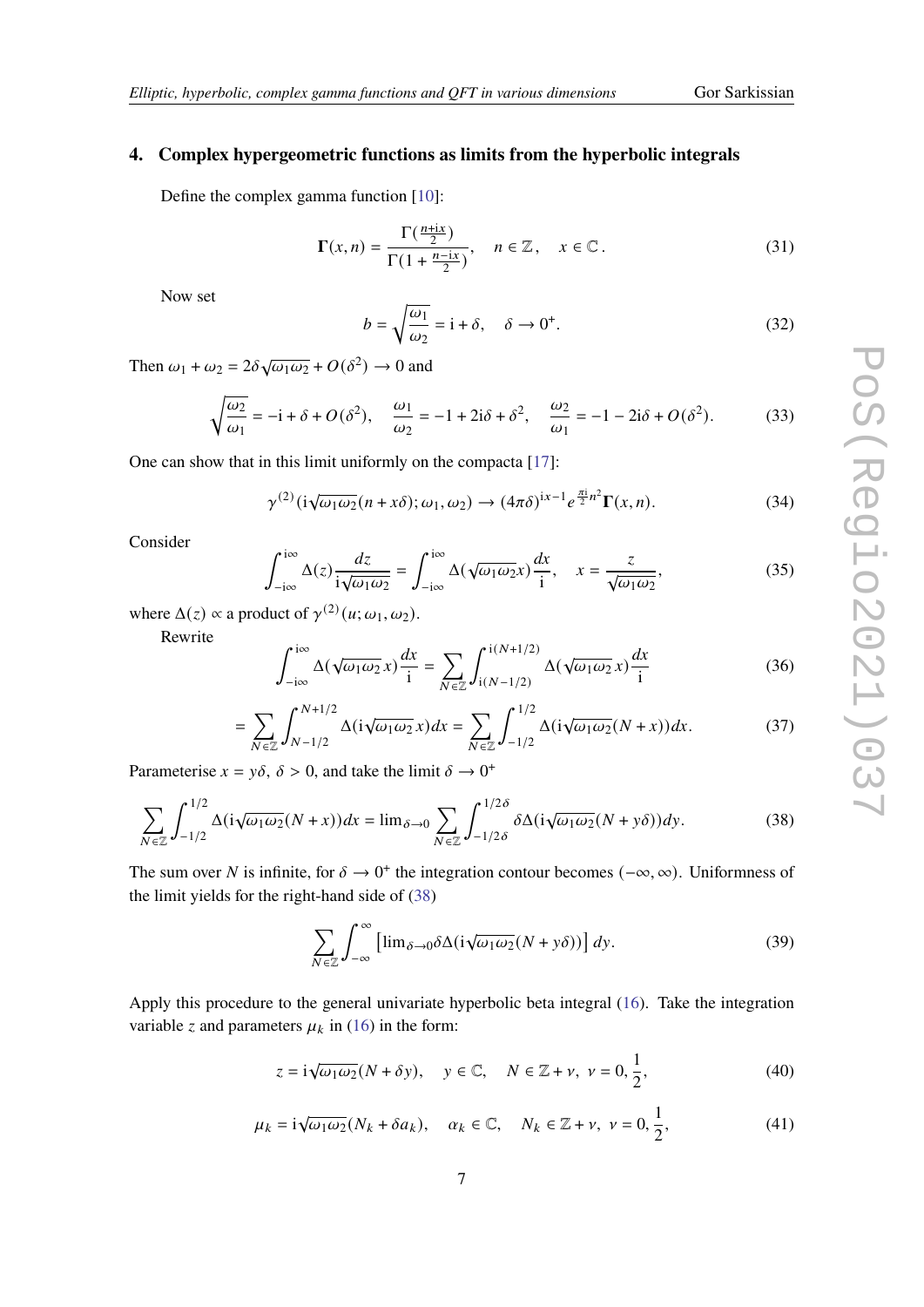The limit  $\delta \to 0^+$  of expression [\(17\)](#page-4-5) leads to the balancing condition:

<span id="page-7-0"></span>
$$
\sum_{k=1}^{6} a_k = -2i, \quad \sum_{k=1}^{6} N_k = 0.
$$
\n(42)

The parameter  $v = 0$ , 1/2 emerges because only the sums  $N_k \pm N$  should be integers. Now, using [\(34\)](#page-6-1) and [\(39\)](#page-6-2), we obtain in the limit  $\delta \rightarrow 0^+$  the complex beta integral evaluation formula [\[4,](#page-8-7) [17\]](#page-9-3):

$$
\frac{1}{8\pi} \sum_{N \in \mathbb{Z} + v} \int_{-\infty}^{\infty} (y^2 + N^2) \prod_{k=1}^{6} \Gamma(a_k \pm y, N_k \pm N) dy = \prod_{1 \le j < k \le 6} \Gamma(a_j + a_k, N_j + N_k),\tag{43}
$$

with the balancing condition [\(42\)](#page-7-0) and  $\Gamma(x_1 \pm x_2, n_1 \pm n_2) := \Gamma(x_1 + x_2, n_1 + n_2)\Gamma(x_1 - x_2, n_1 - n_2)$ . Degeneration of the  $W(E_7)$ -group transformation laws [\(19\)](#page-4-0) and [\(20\)](#page-4-1) brings us [\[17\]](#page-9-3):

<span id="page-7-1"></span>
$$
\sum_{N \in \mathbb{Z}+\nu} \int_{-\infty}^{\infty} (y^2 + N^2) \prod_{k=1}^{8} \Gamma(a_k \pm y, N_k \pm N) dy
$$
\n
$$
= (-1)^L \prod_{1 \le j < k \le 4} \Gamma(a_j + a_k, N_j + N_k) \prod_{5 \le j < k \le 8} \Gamma(a_j + a_k, N_j + N_k) \sum_{N \in \mathbb{Z}+\mu} \int_{-\infty}^{\infty} (y^2 + N^2)
$$
\n(44)

$$
1 \leq \tilde{j} < \tilde{k} \leq 4
$$
\n
$$
\times \prod_{k=1}^{4} \Gamma(a_k \pm y - \frac{1}{2}X - i, N_k \pm N - \frac{1}{2}L) \prod_{k=5}^{8} \Gamma(a_k \pm y + \frac{1}{2}X + i, N_k \pm N + \frac{1}{2}L) dy,
$$

with  $X:=\sum_{j=1}^4 a_j, L:=\sum_{j=1}^4 N_j$  , and

<span id="page-7-2"></span>
$$
\sum_{N \in \mathbb{Z}+\nu} \int_{-\infty}^{\infty} (y^2 + N^2) \prod_{k=1}^{8} \Gamma(a_k \pm y, N_k \pm N) dy = \prod_{1 \le j < k \le 8} \Gamma(a_j + a_k, N_j + N_k)
$$
  
 
$$
\times \sum_{N \in \mathbb{Z}+\nu} \int_{-\infty}^{\infty} (y^2 + N^2) \prod_{k=1}^{8} \Gamma(-i - a_k \pm y, -N_k \pm N) dy,
$$
 (45)

with the balancing conditions

$$
\sum_{k=1}^{8} a_k = -4i, \quad a_k \in \mathbb{C}, \quad \sum_{k=1}^{8} N_k = 0, \quad N_k \in \mathbb{Z} + \nu, \ \nu = 0, \frac{1}{2}.
$$
 (46)

In the relation [\(44\)](#page-7-1) we have two discrete parameters  $v, \mu = 0, \frac{1}{2}$  $\frac{1}{2}$ . If the integer L is even, then one has  $\mu = \nu$ . If L is an odd integer, then  $\mu \neq \nu$ . The relations of type [\(44\)](#page-7-1) and [\(45\)](#page-7-2) are important in SL(2, C) spin chain models [\[3\]](#page-8-2). And finally calculating  $b \rightarrow i$  limit of [\(28\)](#page-5-0) we obtain [\[17\]](#page-9-3):

<span id="page-7-3"></span>
$$
\sum_{N \in \mathbb{Z}} \int_{-\infty}^{\infty} \prod_{k=1}^{4} \Gamma(s_k + y, N_k + N) \Gamma(t_k - y, M_k - N) dy = (-1)^{\sum_{k=1}^{4} N_k} \prod_{j,k=1}^{4} \Gamma(s_j + t_k, N_j + M_k)
$$
  
 
$$
\times \sum_{N \in \mathbb{Z}} \int_{-\infty}^{\infty} \prod_{k=1}^{4} \Gamma(-i - t_k + y, N - M_k) \Gamma(-i - s_k - y, -N - N_k) dy.
$$
 (47)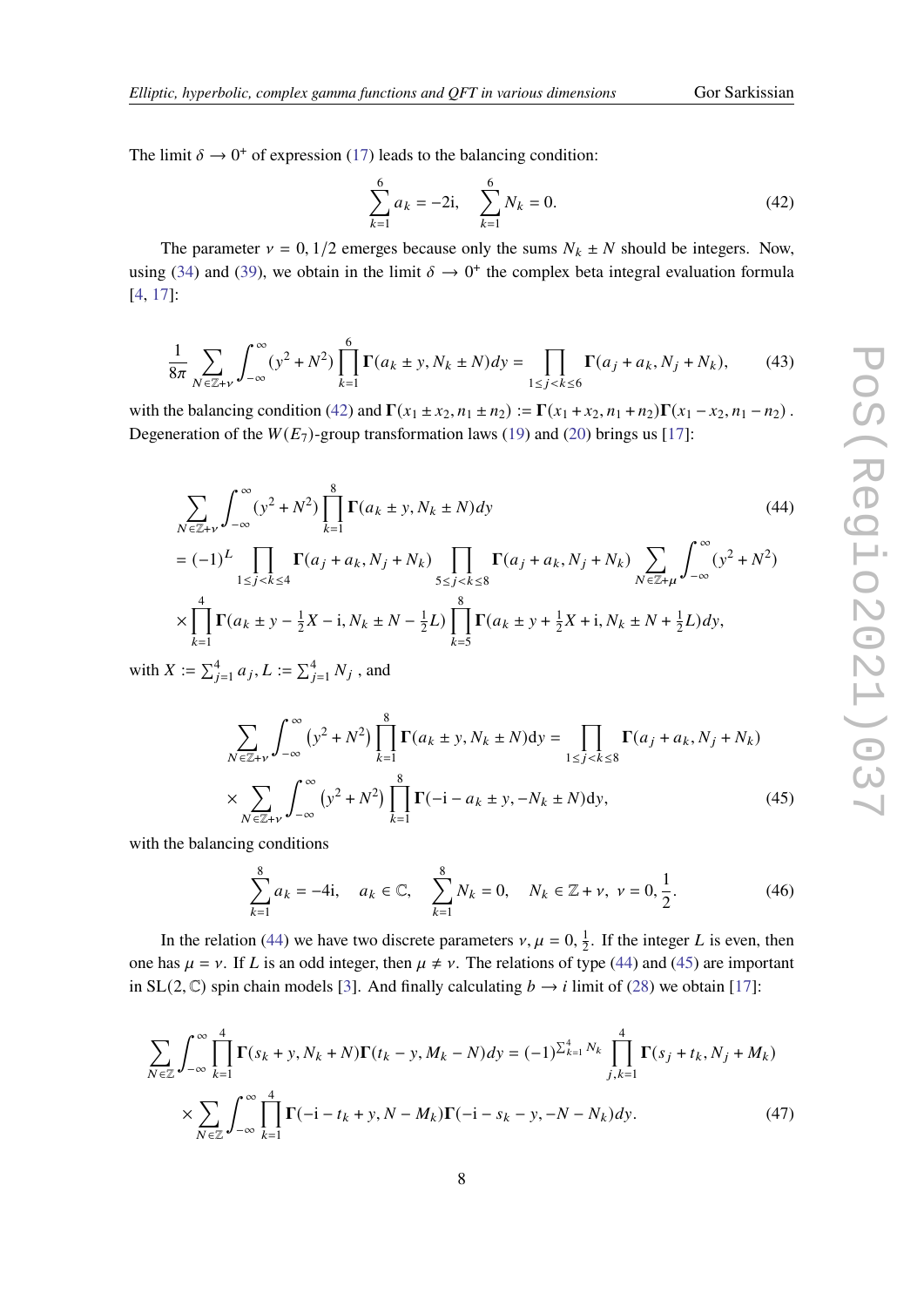with the balancing conditions  $\sum_{j=1}^{4} (N_j + M_j) = 0$ , and  $\sum_{j=1}^{4} (s_j + t_j) = -4i$ .

On both side of the relation  $(47)$  there appears a sum of integrals defining  $6j$ -symbols of  $SL(2, \mathbb{C})$  group [\[2,](#page-8-8) [5,](#page-8-9) [12\]](#page-9-12), i.e. it describes a symmetry relation for these 6*j*-symbols. Obviously one can similarly degenerate also the symmetry relation [\(30\)](#page-5-1) and obtain another transformation property of  $SL(2, \mathbb{C})$  group 6*j*-symbols [\[5\]](#page-8-9). One can also degenerate the finite difference equation [\(8\)](#page-2-3), first to the hyperbolic hypergeometric functions level and afterwards to the complex hypergeometric functions thus deriving mixed difference-recurrence relations for them [\[5,](#page-8-9) [18\]](#page-9-13).

#### **Acknowledgments**

This work was partially supported by the Russian Science Foundation (project no.19-11-00131).

# **References**

- <span id="page-8-3"></span>[1] V. V. Bazhanov, V. V. Mangazeev and S. M. Sergeev, *Exact solution of the Faddeev–Volkov model*, *[Phys. Lett. A](https://doi.org/10.1016/j.physleta.2007.10.053)* **372** (2008) 1547–1550 [arXiv:0706.3077].
- <span id="page-8-8"></span>[2] S. E. Derkachov and V. P. Spiridonov, *The* 6*j*-symbols for the SL(2, C) group, *[Teor. Mat.](https://doi.org/10.4213/tmf9512) [Fiz.](https://doi.org/10.4213/tmf9512)* **198**:1 (2019) 32–53 (*[Theor. Math. Phys.](https://doi.org/10.1134/S0040577919010033)* **198**:1 (2019) 29–47) [arXiv:1711.07073 [math-ph]].
- <span id="page-8-2"></span>[3] S. E. Derkachov, A.N. Manashov and P. A. Valinevich, SL(2, C) *Gustafson integrals*, *[SIGMA](https://doi.org/10.3842/SIGMA.2018.030)* **14** (2018) 030 [arXiv:1711.07822].
- <span id="page-8-7"></span>[4] S. E. Derkachov and A. N. Manashov, *On complex Gamma function integrals*, *[SIGMA](https://doi.org/10.3842/SIGMA.2020.003)* **16** (2020) 003 [arXiv:1908.01530 [math-ph]]
- <span id="page-8-9"></span>[5] S. E. Derkachov, G. A. Sarkissian and V. P. Spiridonov, *The elliptic hypergeometric function and 6j-symbols for* SL(2, C) *group*, to be published in *[Theor. Math. Phys.](http://mi.mathnet.ru/tmf10201)* [arXiv:2111.06873 [math-ph]].
- <span id="page-8-5"></span>[6] T. Dimofte, D. Gaiotto and S. Gukov, *Gauge Theories Labelled by Three-Manifolds*, *[Commun.](https://doi.org/10.1007/s00220-013-1863-2) [Math. Phys.](https://doi.org/10.1007/s00220-013-1863-2)* **325** 367–419 (2014) [arXiv:1108.4389 [hep-th]].
- <span id="page-8-0"></span>[7] F. A. Dolan and H. Osborn, *Applications of the Superconformal Index for Protected Operators and q-Hypergeometric Identities to N=1 Dual Theories*, *[Nucl. Phys. B](https://doi.org/10.1016/j.nuclphysb.2009.01.028)* **818** 137-178 (2009) [arXiv:0801.4947 [hep-th]].
- <span id="page-8-1"></span>[8] L. D. Faddeev, *Discrete Heisenberg–Weyl group and modular group*, *[Lett. Math. Phys.](https://doi.org/10.1007/BF01872779)* **34** (1995) 249–254 [arXiv:hep-th/9504111].
- <span id="page-8-4"></span>[9] L. Faddeev, R. Kashaev and A. Volkov, *Strongly Coupled Quantum Discrete Liouville Theory. I: Algebraic Approach and Duality*, *[Commun. Math. Phys.](https://doi.org/10.1007/s002200100412)* **219** 199–219 (2001) [arXiv:hep-th/0006156].
- <span id="page-8-6"></span>[10] I. M. Gel'fand, M. I. Graev and N. Ya. Vilenkin, *Generalized functions, Vol. 5, Integral geometry and representation theory*, Academic Press 1966.